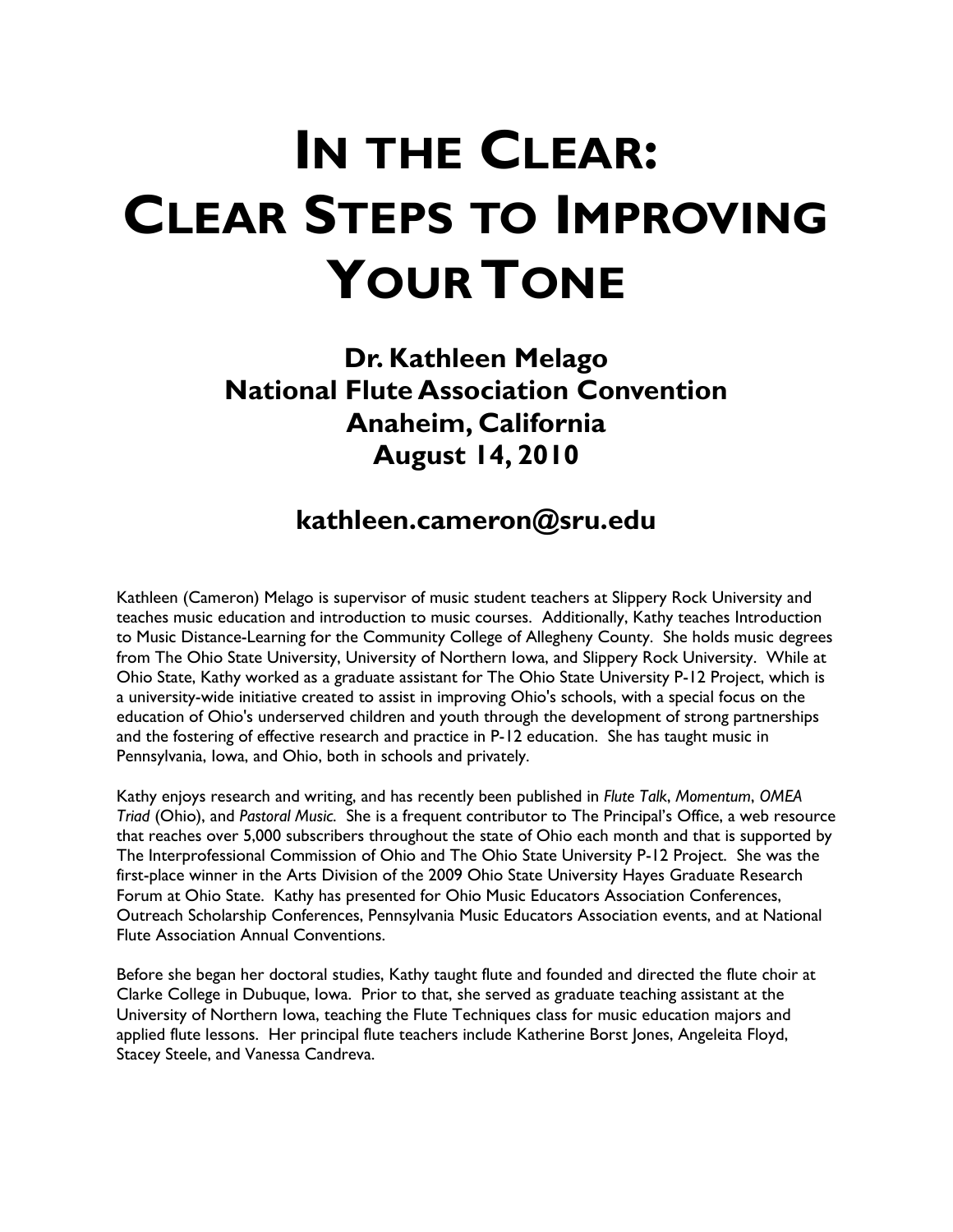#### **Dr. Kathleen Melago National Flute Association Annual Convention Anaheim, California August 14, 2010**

What does good tone sound like to you?

Setting the Stage for Success

A Checklist of Basics

Tone Development - Low Register

Tone Development - Into the Higher Registers

**Flexibility** 

Intervals

Lyrical Passages

Troubleshooting

Taking Tone to the Next Level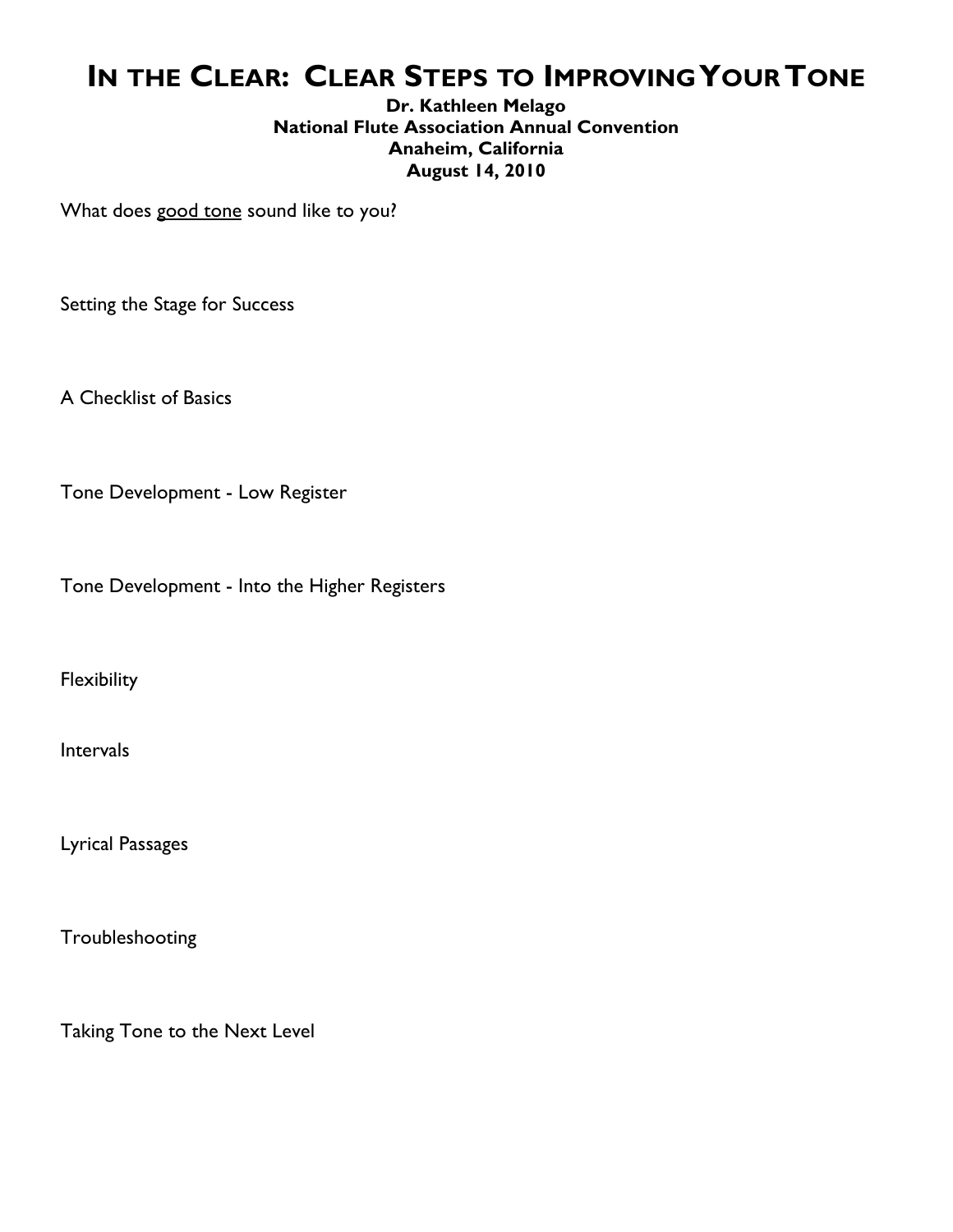**Dr. Kathleen Melago National Flute Association Annual Convention Anaheim, California August 14, 2010** 

## **SLURRED LOW-REGISTER EXERCISE**











- **Rich, focused sound (not airy)**
- **Smooth connection between notes**
- **Even tone quality from the beautiful first note to the very lowest note on the flute**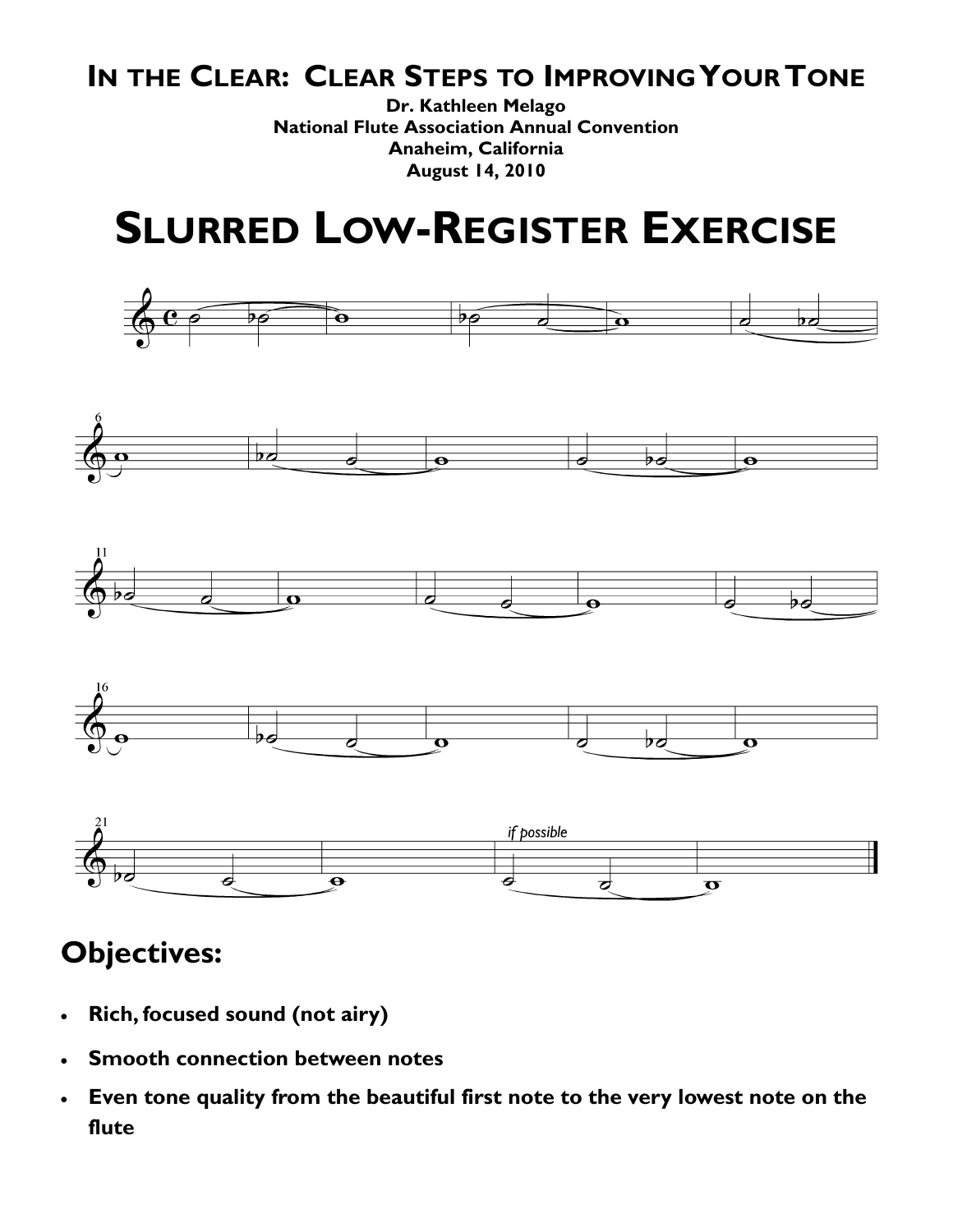**Dr. Kathleen Melago National Flute Association Annual Convention Anaheim, California August 14, 2010** 

## **ACCENTED LOW-REGISTER EXERCISE**





- **Rich, focused sound (not airy)**
- **Breath attacks, then tongued**
- **Even tone quality**
- **Fortissimo dynamic in the low register**
- **No cracked notes!**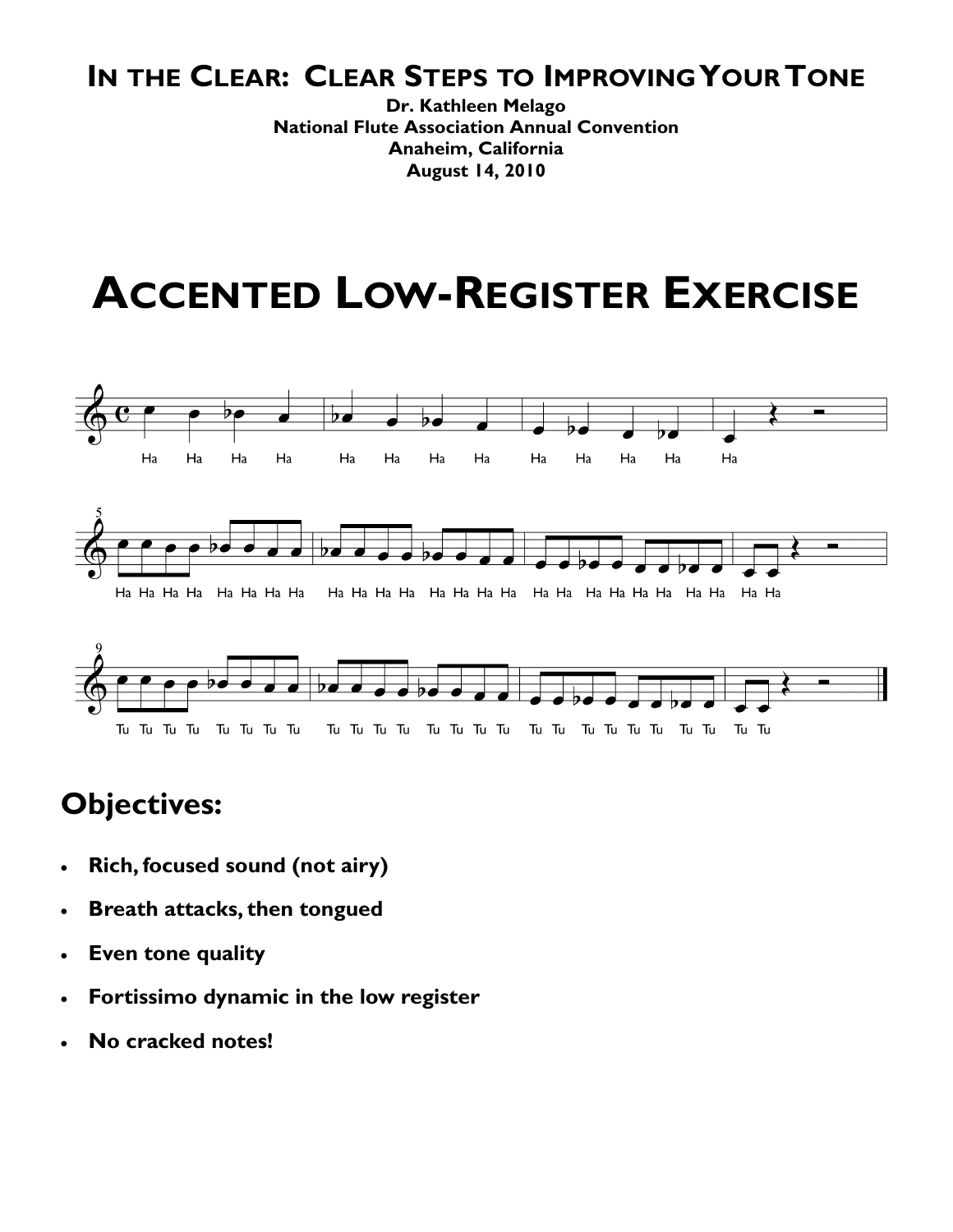**Dr. Kathleen Melago National Flute Association Annual Convention Anaheim, California August 14, 2010** 

## **OCTAVE EXERCISE**



- **"Drag" wonderful low register tone into upper register**
- **Even tone quality**
- **Resonant, focused sound not airy**
- **Endurance**
- **Correct fingerings**
- **Keep air moving between notes/octaves**
- **Intonation keep octaves in tune**
- **Minimal lip/jaw movement, if any**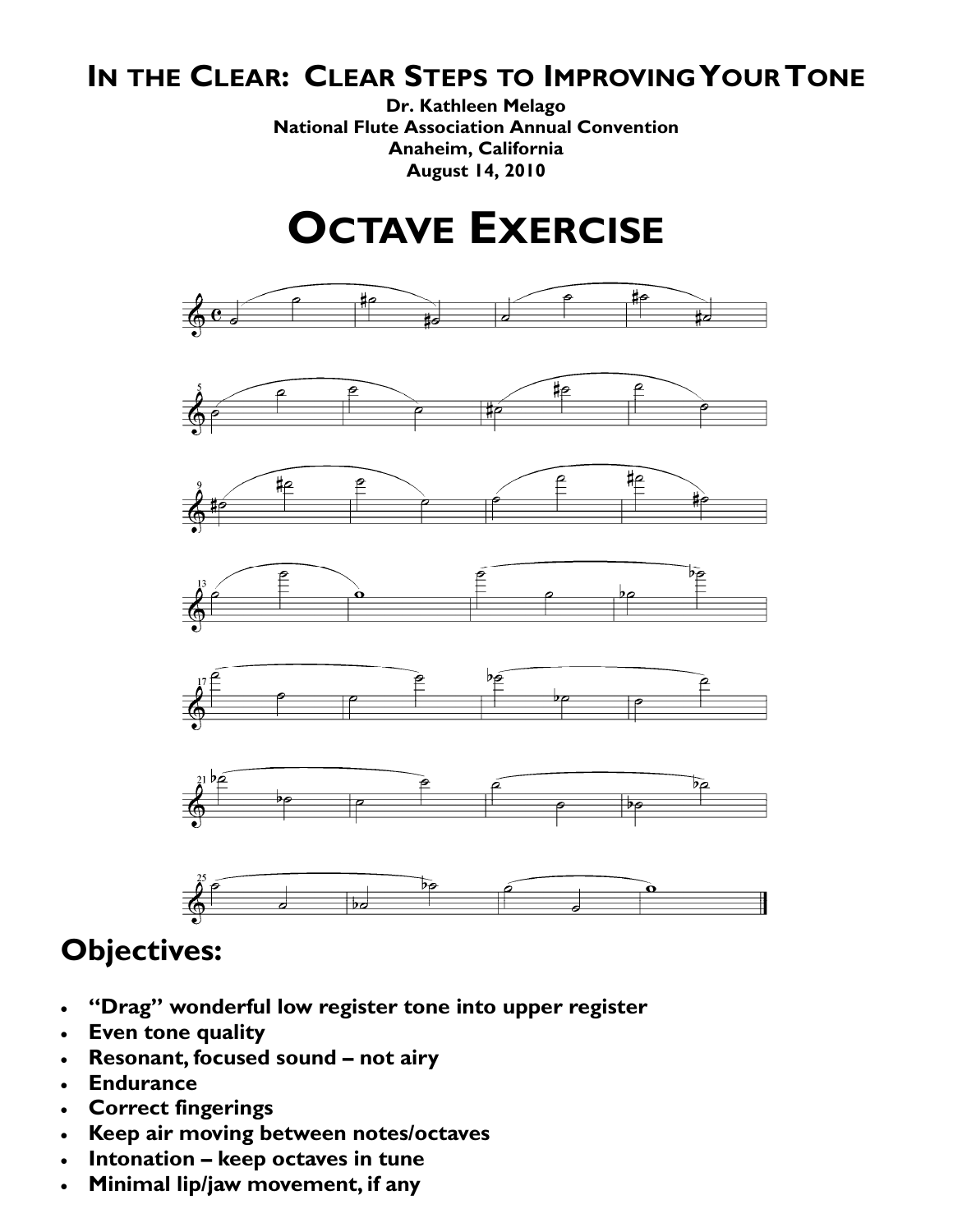**Dr. Kathleen Melago National Flute Association Annual Convention Anaheim, California August 14, 2010** 

## **FLEXIBILITY EXERCISE**



- **Keep an open and even sound always**
- **Be sure intervals are in tune and that every time you return to C, it has the same quality**
- **Play at various tempos, working to increase speed without missing notes**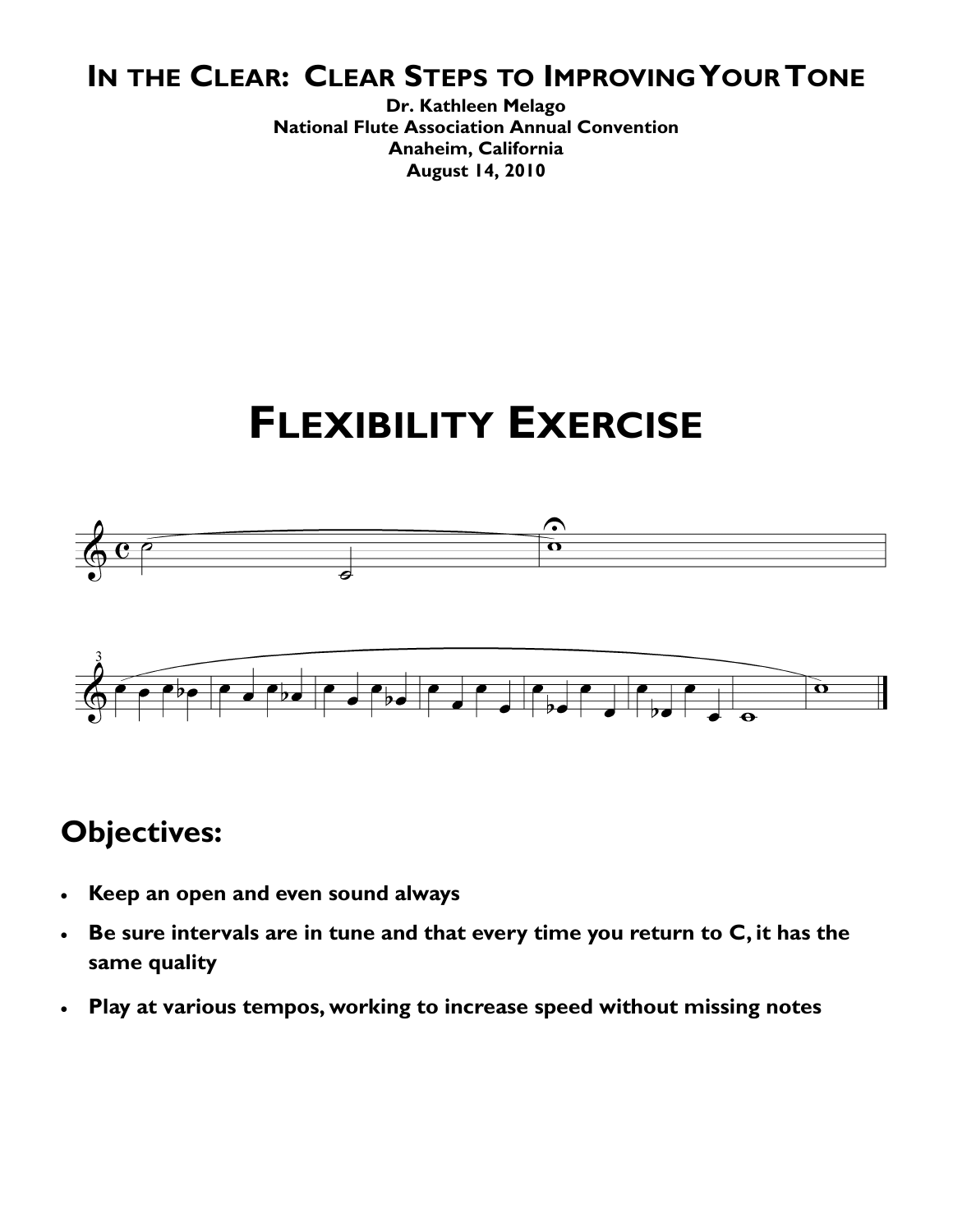**Dr. Kathleen Melago National Flute Association Annual Convention Anaheim, California August 14, 2010** 

## **INTERVAL EXERCISE**



- **Keep an open and even sound always**
- **Be sure intervals are in tune check to be sure the third note in each measure is accurate with a tuner and/or with the rest of the section**
- **Work to improve tone, especially on the lowest notes.**